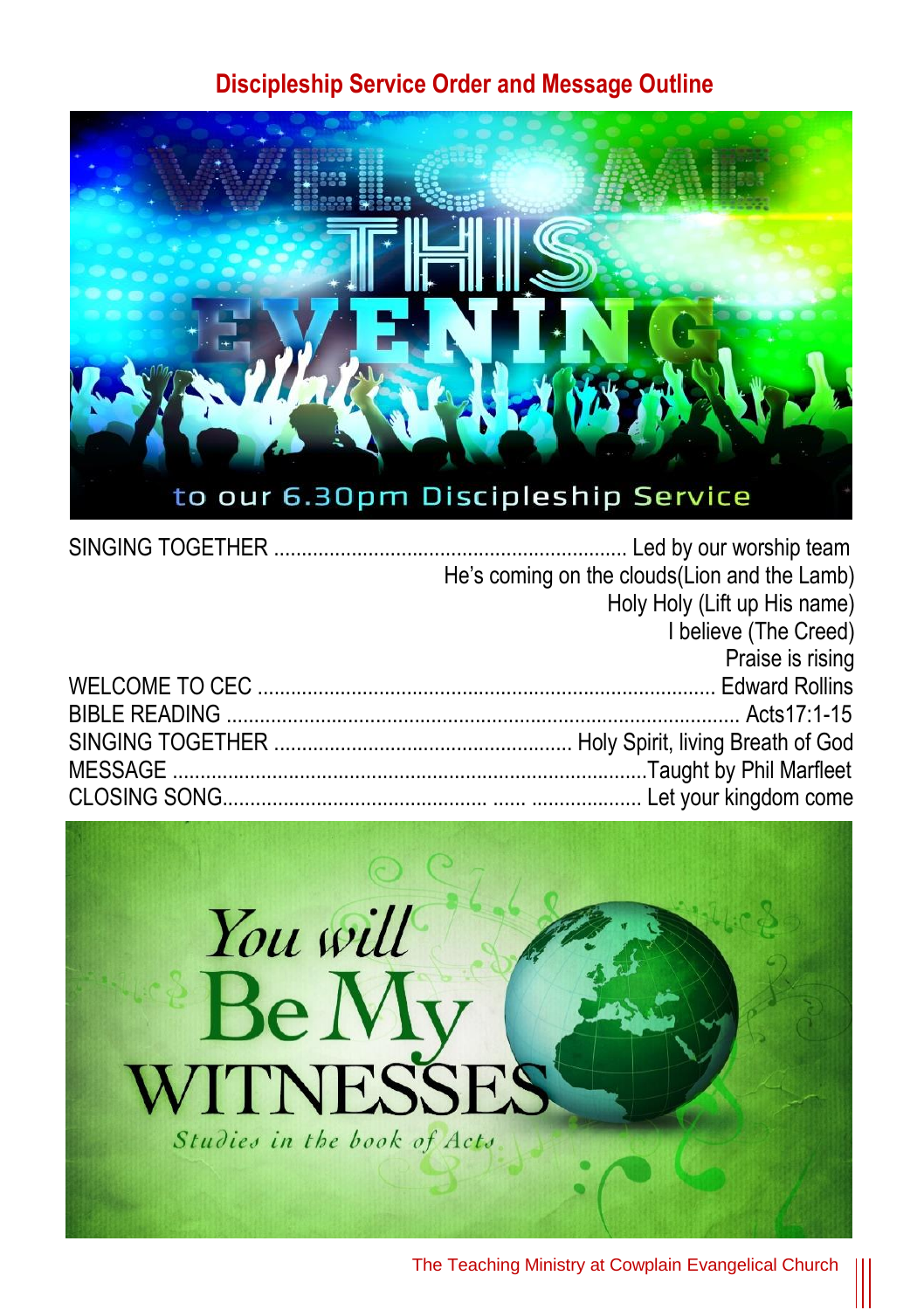## **Turning the world upside down Acts 17:1-15**

*They dragged Jason and some other brothers before the city officials, shouting: "These men who have caused trouble all over the world have now come here…"* 

*Acts 17: 6*

| <b>Introduction</b>                        |  |
|--------------------------------------------|--|
| Acts 17:1                                  |  |
|                                            |  |
| 1. Go ______________________God sends you. |  |
|                                            |  |
| Genesis 12:1                               |  |
| Genesis 45:8                               |  |
| Matthew 28:19                              |  |
|                                            |  |
| 2. Go _____________________God sends you.  |  |
| Genesis 12:4                               |  |
| Genesis 7:6                                |  |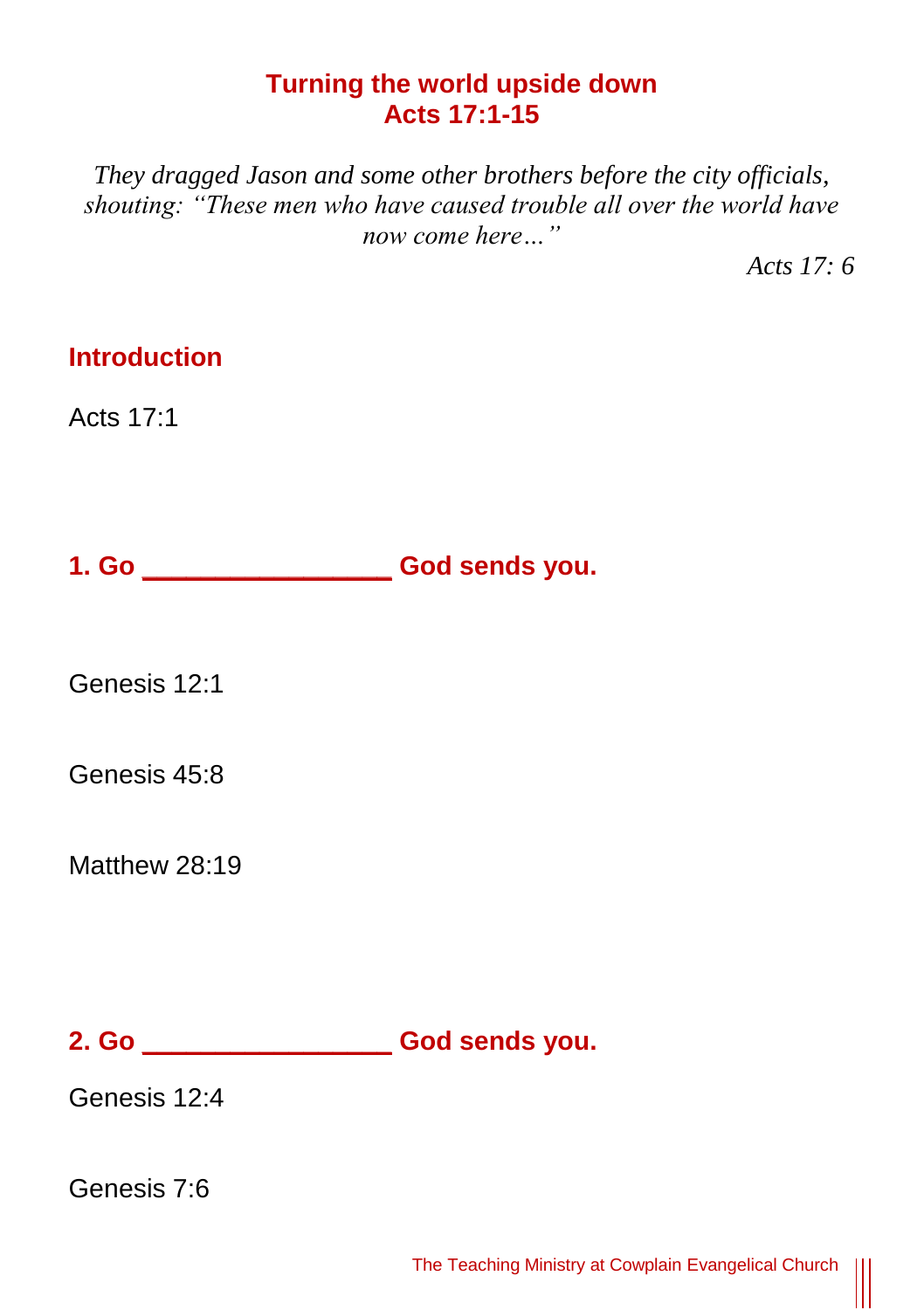**3. \_\_\_\_\_\_\_\_\_\_\_\_\_\_\_\_\_ God wants.**

Acts17:2-3

1 Thessalonians 2:9

Luke 24:26-27

Romans 10:9

1 Corinthians 15:1-8

Romans 1:16

1 Corinthians 2:2

Acts 17:4

**4. \_\_\_\_\_\_\_\_\_\_\_\_\_\_\_\_\_ as a Christian**

Acts 17:5 – 9

Romans 16:21

Genesis 5:22

 $\begin{matrix} \vspace{0.1cm} \vspace{0.1cm} \vspace{0.1cm} \vspace{0.1cm} \vspace{0.1cm} \vspace{0.1cm} \vspace{0.1cm} \vspace{0.1cm} \vspace{0.1cm} \vspace{0.1cm} \vspace{0.1cm} \vspace{0.1cm} \vspace{0.1cm} \vspace{0.1cm} \vspace{0.1cm} \vspace{0.1cm} \vspace{0.1cm} \vspace{0.1cm} \vspace{0.1cm} \vspace{0.1cm} \vspace{0.1cm} \vspace{0.1cm} \vspace{0.1cm} \vspace{0.1cm$